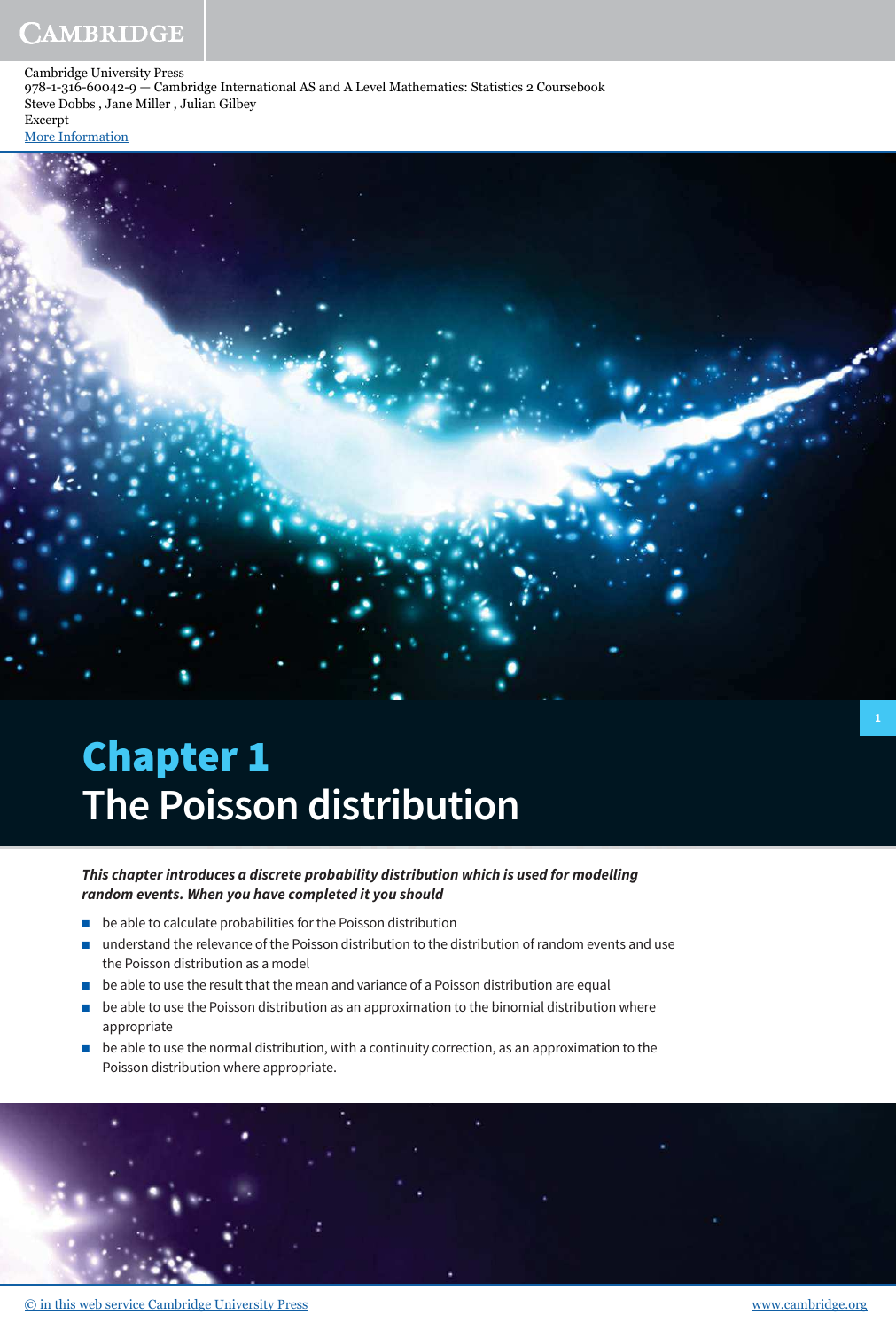**Cambridge International AS and A Level Mathematics: Statistics 2**

# **1.1 The Poisson probability formula**

Situations often arise where the variable of interest is the number of occurrences of a particular event in a given interval of space or time. An example is given in Table 1.1. This shows the frequency of 0, 1, 2 etc. phone calls arriving at a switchboard in 100 consecutive time intervals of 5 minutes. In this case the 'event' is the arrival of a phone call and the 'given interval' is a time interval of 5 minutes.

Table 1.1 Frequency distribution of number of telephone calls in 5-minute intervals

| Number of calls |     |  | 4 or more |
|-----------------|-----|--|-----------|
| Frequency       | ں ک |  |           |

Some other examples are

- the number of cars passing a point on a road in a time interval of 1 minute,
- the number of misprints on each page of a book,
- the number of radioactive particles emitted by a radioactive source in a time interval of 1 second.

Further examples can be found in the practical activities in Section 1.4.

The probability distribution which is used to model these situations is called the **Poisson distribution** after the French mathematician and physicist Siméon-Denis Poisson (1781–1840). The distribution is defined by the probability formula

$$
P(X = x) = e^{-\lambda} \frac{\lambda^x}{x!}
$$
,  $x = 0, 1, 2,...$ 

*This formula involves the mathematical constant* e *which you may have already met in unit P3. If you have not, then it is enough for you to know at this stage that the approximate value of* e *is* 2.718 *and that powers of* e *can be found using your calculator.*

*Check that you can use your calculator to show that*  $e^{-2} = 0.135...$  *and*  $e^{-0.1} = 0.904...$ 

The method by which Poisson arrived at this formula will be outlined in Section 1.2.

This formula involves only one parameter,  $\lambda$ . ( $\lambda$ , pronounced 'lambda', is the Greek letter *l*.) You will see later that  $\lambda$  is the mean of the distribution. The notation for indicating that a random variable *X* has a Poisson distribution with mean  $\lambda$  is *X* ∼ Po(λ). Once λ is known you can calculate P(*X* = 0), P(*X* = 1) etc. There is no upper limit on the value of *X*.

#### **EXAMPLE 1.1.1**

The number of particles emitted per second by a radioactive source has a Poisson distribution with mean 5. Calculate the probabilities of

- **a** 0, **b** 1, **c** 2,
	- **d** 3 or more emissions in a time interval of 1 second.
		- **a** Let *X* be the random variable 'the number of particles emitted in

1 second'. Then *X* ∼ Po(5). Using the Poisson probability formula

$$
P(X = x) = e^{-\lambda} \frac{\lambda^x}{x!}
$$
 with  $\lambda = 5$ ,  $P(X = 0) = e^{-5} \frac{5^0}{0!} = 0.006737... = 0.00674$ ,  
correct to 3 significant figures.

*Recall that* 0! = 1 *(see P1 Section 8.3).*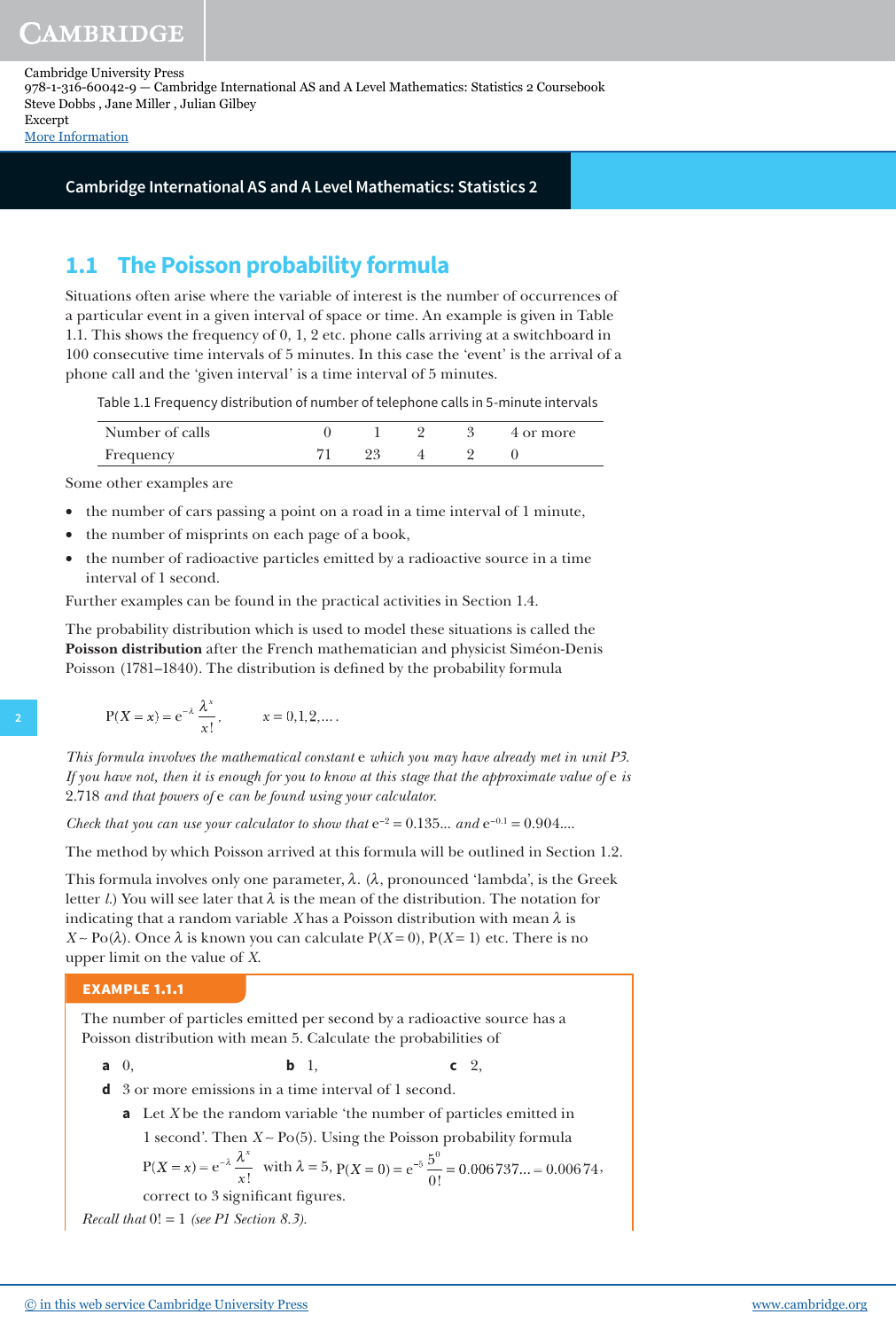#### **Chapter 1: The Poisson distribution**

- **b**  $P(X = 1) = e^{-5} \frac{3}{11} = 0.03368... = 0.0337$ !  $= e^{-5} \frac{5^1}{1!} = 0.03368... = 0.$ 1  $0.03368... = 0.033$ 1 , correct to 3 significant figures.
- **c**  $P(X = 2) = e^{-5} \frac{0}{0.21} = 0.08422... = 0.00842$ !  $= e^{-5} \frac{5^2}{\Omega} = 0.08422... = 0.$ 2  $0.08422... = 0.008$ 2 , correct to 3 significant figures.
	- **d** Since there is no upper limit on the value of *X* the probability of 3 or more emissions must be found by subtraction.

 $P(X \ge 3) = 1 - P(X = 0) - P(X = 1) - P(X = 2)$ 

- $= 1 0.006737... 0.03368... 0.08422...$ 
	- $= 0.875$ , correct to 3 significant figures.

#### **EXAMPLE 1.1.2**

The number of demands for taxis to a taxi firm is Poisson distributed with, on average, four demands every 30 minutes. Find the probabilities of

- **a** no demand in 30 minutes,
- **b** 1 demand in 1 hour,
- **c** fewer than 2 demands in 15 minutes.
	- **a** Let *X* be the random variable 'the number of demands in a 30-minute interval'. Then  $X \sim Po(4)$ . Using the Poisson formula with  $\lambda = 4$ ,

 $P(X = 0) = e^{-4}$ !  $= e^{-4} \frac{4^{0}}{0!} = 0.$ 0 0.0183 0 , correct to 3 significant figures.

**b** Let *Y* be the random variable 'the number of demands in a one-hour interval'. As the time interval being considered has changed from 30 minutes to 1 hour, you must change the value of  $\lambda$  to equal the mean for this new time interval, that is to 8, giving *Y* ∼ Po(8). Using the Poisson formula with  $\lambda = 8$ ,

$$
P(Y = 1) = e^{-8} \frac{8^1}{1!} = 0.00268
$$
, correct to 3 significant figures.

 **c** Again, the time interval has been altered. Now the appropriate value for  $\lambda$  is 2.

Let *W* be the number of demands in 15 minutes. Then *W* ∼ Po(2).

$$
P(W < 2) = P(W = 0) + P(W = 1) = e^{-2} \frac{2^{0}}{0!} + e^{-2} \frac{2^{1}}{1!} = 0.406,
$$

correct to 3 significant figures.

Here is a **summary** of the results of this section.

**The** Poisson distribution **is used as a model for the number,** *X***, of events in a given interval of space or time. It has the probability formula**

$$
P(X = x) = e^{-\lambda} \frac{\lambda^x}{x!}, \quad x = 0, 1, 2, ...
$$

**where** λ **is equal to the mean number of events in the given interval.**

The notation  $X \sim \text{Po}(\lambda)$  indicates that *X* has a Poisson distribution with mean  $\lambda$ .

*Some books use* µ *rather than* λ *to denote the parameter of a Poisson distribution. Both alternatives are referred to in the syllabus.*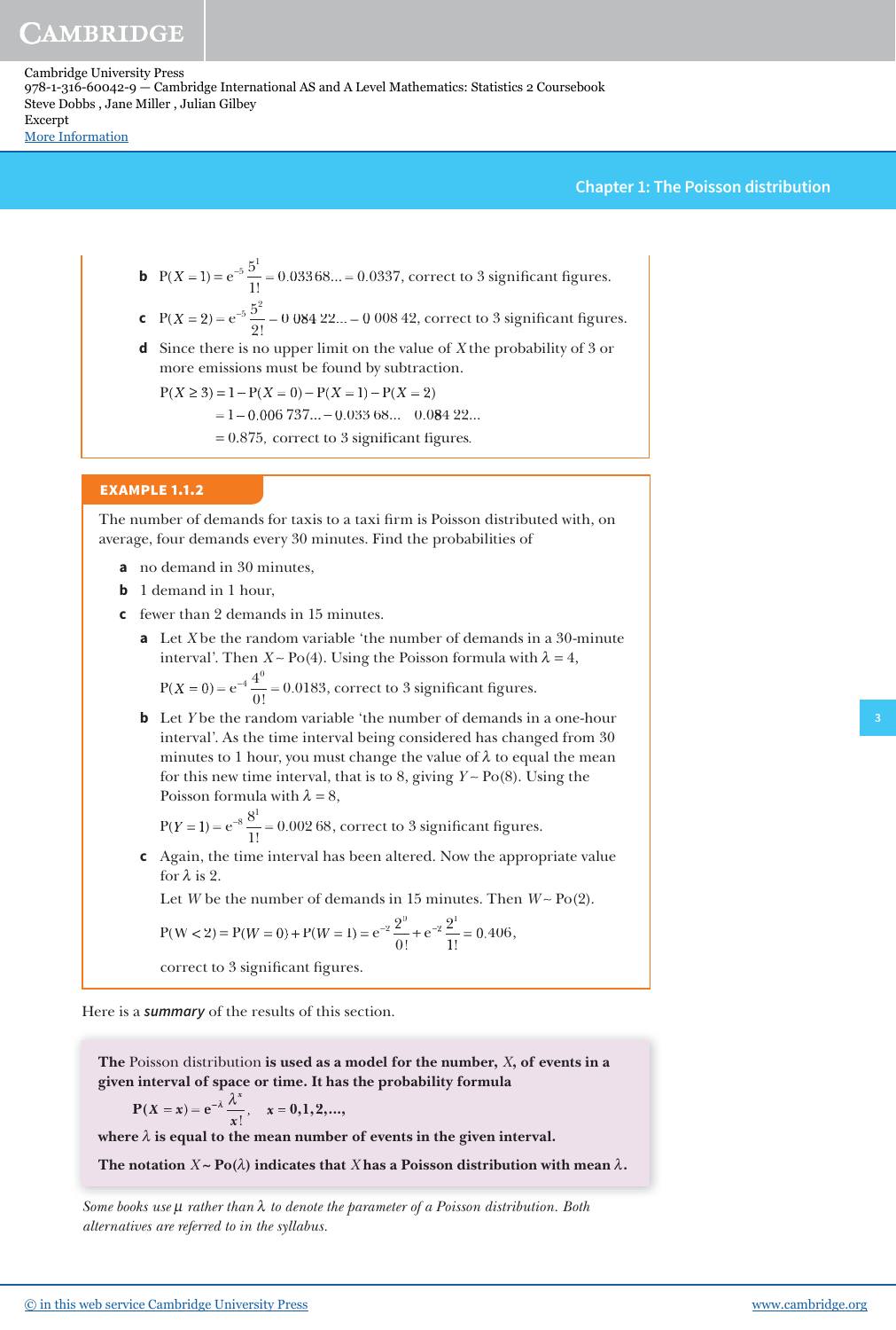**AMBRIDGE** 

Cambridge University Press 978-1-316-60042-9 — Cambridge International AS and A Level Mathematics: Statistics 2 Coursebook Steve Dobbs , Jane Miller , Julian Gilbey Excerpt

[More Information](www.cambridge.org/9781316600429)

## **Cambridge International AS and A Level Mathematics: Statistics 2**

**Exercise 1A**

- **1** The random variable *T* has a Poisson distribution with mean 3. Calculate
	- **a**  $P(T=2)$ , **b**  $P(T \le 1)$ , **c**  $P(T \ge 3)$ .
- **2** Given that *U* ∼ Po(3.25), calculate
	- **a**  $P(U=3)$ , **b**  $P(U\leq 2)$ , **c**  $P(U\geq 2)$ .
- **3** The random variable *W* has a Poisson distribution with mean 2.4. Calculate
	- **a**  $P(W \le 3)$ , **b**  $P(W \ge 2)$ , **c**  $P(W = 3)$ .
- **4** Accidents on a busy urban road occur at a mean rate of 2 per week. Assuming that the number of accidents per week follows a Poisson distribution, calculate the probability that
	- **a** there will be no accidents in a particular week,
	- **b** there will be exactly 2 accidents in a particular week,
	- **c** there will be fewer than 3 accidents in a given two-week period.
- **5** On average, 15 customers a minute arrive at the check-outs of a busy supermarket. Assuming that a Poisson distribution is appropriate, calculate
	- **a** the probability that no customers arrive at the check-outs in a given 10-second interval,
	- **b** the probability that more than 3 customers arrive at the check-outs in a 15-second interval,
- **6** During April of this year, Malik received 15 telephone calls. Assuming that the number of telephone calls he receives in April of next year follows a Poisson distribution with the same mean number of calls per day, calculate the probability that
	- **a** on a given day in April next year he will receive no telephone calls,
	- **b** in a given 7-day week next April he will receive more than 3 telephone calls.
- **7** Assume that cars pass under a bridge at a rate of 100 per hour and that a Poisson distribution is appropriate.
	- **a** What is the probability that during a 3-minute period no cars will pass under the bridge?
	- **b** What time interval is such that the probability is at least 0.25 that no car will pass under the bridge during that interval?
- **8** A radioactive source emits particles at an average rate of 1 per second. Assume that the number of emissions follows a Poisson distribution.
	- **a** Calculate the probability that 0 or 1 particle will be emitted in 4 seconds.
	- **b** The emission rate changes such that the probability of 0 or 1 emission in 4 seconds becomes 0.8. What is the new emission rate?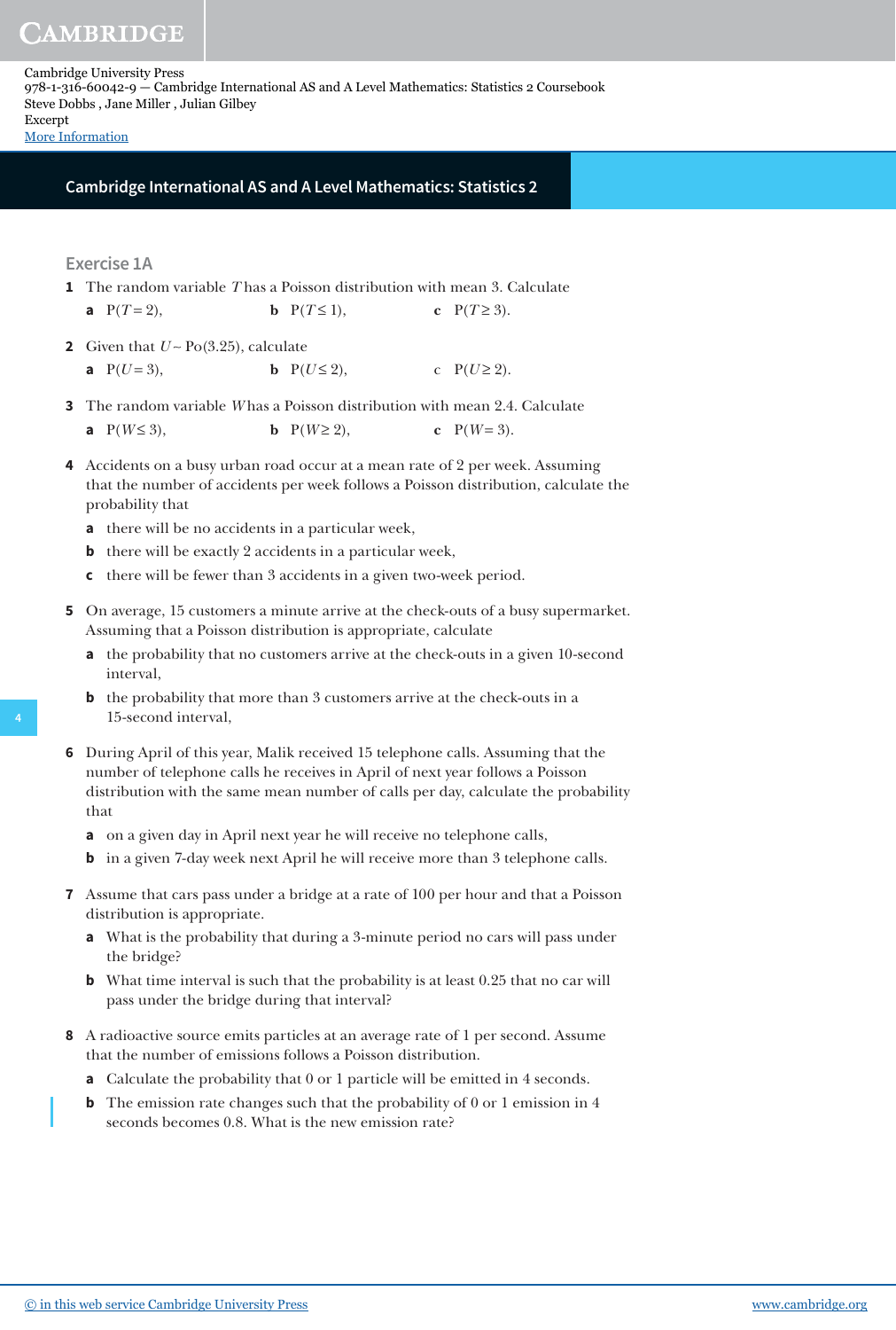#### **Chapter 1: The Poisson distribution**

## **1.2 Modelling random events**

The examples which you have already met in this chapter have assumed that the variable you are dealing with has a Poisson distribution. How can you decide whether the Poisson distribution is a suitable model if you are not told? The answer to this question can be found by considering the way in which the Poisson distribution is related to the binomial distribution in the situation where the number of trials is very large and the probability of success is very small.

Table 1.2 reproduces Table 1.1 giving the frequency distribution of phone calls in 100 5-minute intervals.

Table 1.2 Frequency distribution of number of telephone calls in 5-minute intervals

| Number of calls |  |  | 4 or more |
|-----------------|--|--|-----------|
| Frequency       |  |  |           |

If these calls were plotted on a time axis you might see something which looked like Fig. 1.3.

 $\overline{0}$  5 10 15 20 25 30 35 40 45 50 55 60 65 70 75 80 85 90 95 100 105 110 115 120

Fig. 1.3 Times of arrival of telephone calls at a switchboard

The time axis has been divided into 5-minute intervals (only 24 are shown) and these intervals can contain 0, 1, 2 etc. phone calls. Suppose now that you assume that the phone calls occur *independently* of each other and *randomly* in time. In order to make the terms in italics clearer, consider the following. Imagine the time axis is divided up into very small intervals of width  $\delta t$  (where  $\delta$  is used in the same way as it is in pure mathematics). These intervals are so small that they never contain more than one call. If the calls are *random* then the probability that one of these intervals contains a call does not depend on which interval is considered; that is, it is constant. If the calls are *independent* then whether or not one interval contains a call has no effect on whether any other interval contains a call.

Looking at each interval of width  $\delta t$  in turn to see whether it contains a call or not gives a series of trials, each with two possible outcomes. This is just the kind of situation which is described by the binomial distribution (see S1 Chapter 7). These trials also satisfy the conditions for the binomial distribution that they should be independent and have a fixed probability of success.

Suppose that a 5-minute interval contains *n* intervals of width δ*t*. If there are, on average,  $\lambda$  calls every 5 minutes then the proportion of intervals which contain a call will be equal to  $\frac{\lambda}{n}$ . The probability, *p*, that one of these intervals contains a call is therefore equal to  $\frac{\lambda}{n}$ . Since  $\delta t$  is small, *n* is large and  $\frac{\lambda}{n}$  is small. You can verify from Table 1.2 that the mean number of calls in a 5-minute interval is 0.37 so the distribution of *X*, the number of calls in a 5-minute interval, is  $B\vert n$ *n*  $\left(n,\frac{0.37}{\cdots}\right)$ ∖  $\overline{a}$  $\int$ 

**Finding P**(**X**= **0**) Using the binomial probability formula P(*X* = *x*) =  $\binom{n}{k} p^x q^{n-x}$ ,  $=\binom{n}{x} p^x q^{n-x}$ l  $\overline{a}$  $\int p^x q^{n-x}$ , you can calculate, for example, the probability of zero calls in a 5-minute interval as

$$
P(X = 0) = {n \choose x} \left(\frac{0.37}{n}\right)^0 \left(1 - \frac{0.37}{n}\right)^n.
$$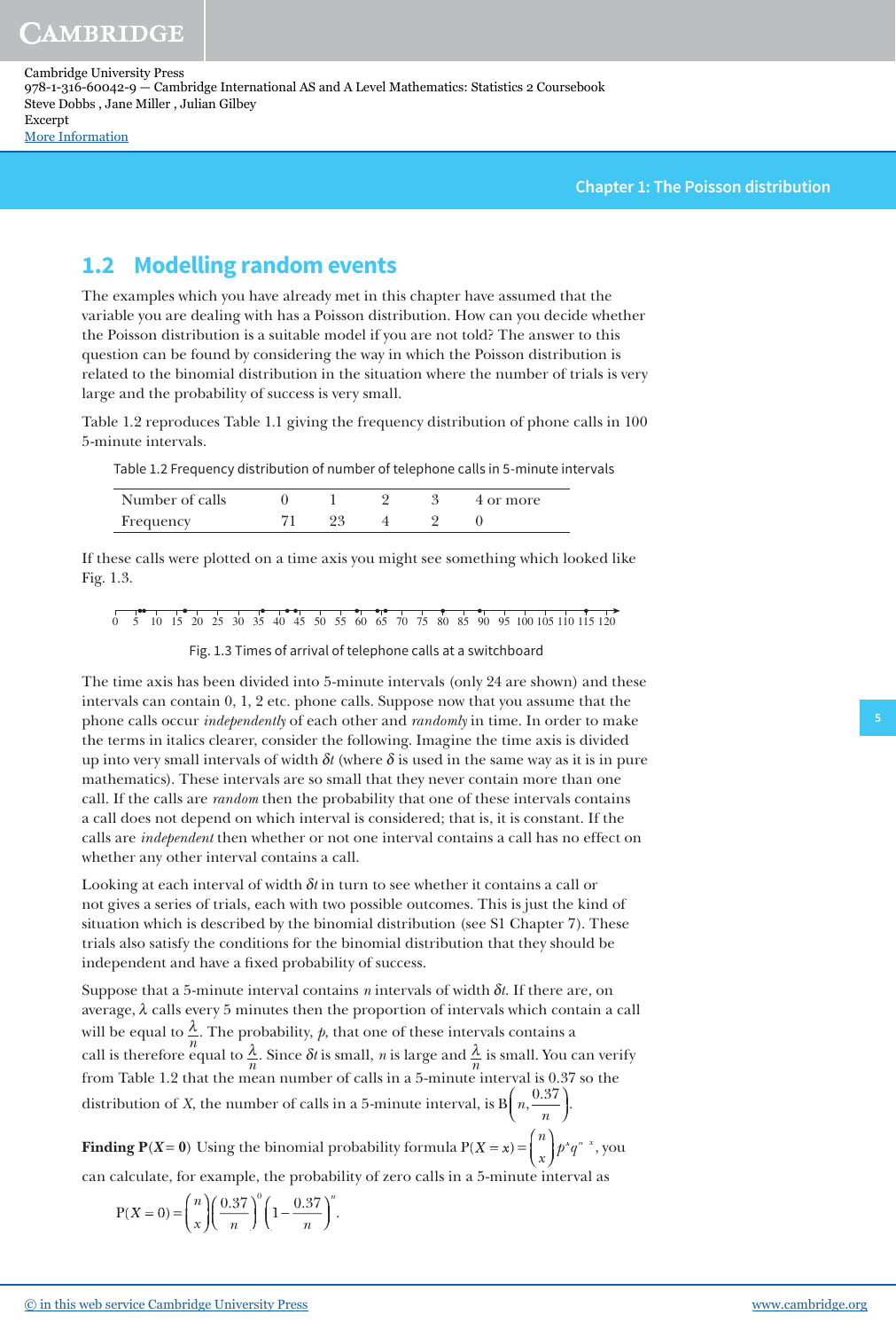[More Information](www.cambridge.org/9781316600429)

#### **Cambridge International AS and A Level Mathematics: Statistics 2**

In order to proceed you need a value for *n*. Recall that *n* must be large enough to ensure that the  $\delta t$  intervals never contain more than one call. Suppose  $n = 1000$ . This gives

$$
P(X=0) = {1000 \choose 0} \left(\frac{0.37}{1000}\right)^0 \left(1 - \frac{0.37}{1000}\right)^{1000} = 0.69068...
$$

However, even with such a large number of intervals there is still a chance that one of the δ*t* intervals could contain more than one call, so a larger value of *n* would be better. Try  $n = 10000$ , giving

$$
P(X=0) = {10000 \choose 0} \left(\frac{0.37}{10000}\right)^0 \left(1 - \frac{0.37}{10000}\right)^{10000} = 0.69072...
$$

Explore for yourself what happens as you increase the value of *n* still further. You should find that your answers tend towards the value  $0.69073...$  . This is equal to  $e^{-0.37}$ , which is the value the Poisson probability formula gives for  $P(X=0)$  when  $\lambda = 0.37$ .

*This is an example of the general result that*  $\left(1-\frac{1}{\sqrt{2}}\right)$ ∖  $\overline{a}$  $\bigg)$ *x n n tends to the value* e–*<sup>x</sup> as n tends to*   $in$ *finity*.

Provided that two events cannot occur simultaneously, allowing *n* to tend to infinity will ensure that not more than one event can occur in a δ*t* interval.

**Finding**  $P(X = 1)$  In a similar way you can find the probability of one call in a 5-minute interval by starting from the binomial formula and allowing *n* to increase as follows.

.

$$
P(X=1) = {n \choose 1} \left(\frac{0.37}{n}\right)^1 \left(1 - \frac{0.37}{n}\right)^{n-1} = 0.37 \left(1 - \frac{0.37}{n}\right)^{n-1}
$$

Putting  $n = 1000$ ,

$$
P(X = 1) = 0.37 \left( 1 - \frac{0.37}{1000} \right)^{999} = 0.37 \times 0.69094... = 0.25564...
$$

Putting  $n = 10000$ ,

$$
P(X = 1) = 0.37 \left( 1 - \frac{0.37}{10000} \right)^{9999} = 0.37 \times 0.69075... = 0.255579...
$$

Again, you should find that, as *n* increases, the probability tends towards the value given by the Poisson probability formula,

$$
P(X = 1) = 0.37 \times e^{-0.37} = 0.25557...
$$

**Finding P(X = 2), P(X = 3), etc.** You could verify for yourself that similar results are obtained when the probabilities of  $X = 2$ , 3, etc. are calculated by a similar method. A spreadsheet program or a programmable calculator would be helpful.

*The general result for*  $P(X = x)$  *can be derived as follows. Starting with*  $X \sim B\left(n, \frac{\lambda}{n}\right)$ ∖  $\lambda$  $\int$ 

$$
P(X = x) = {n \choose x} \left(\frac{\lambda}{n}\right)^x \left(1 - \frac{\lambda}{n}\right)^{n-x} = \frac{n(n-1)(n-2)\dots(n-x+1)}{x!} \times \frac{\lambda^x}{n^x} \left(1 - \frac{\lambda}{n}\right)^{n-x}
$$

$$
= \frac{\lambda^x}{x!} \times \frac{n-1}{n} \times \frac{n-2}{n} \times \dots \times \frac{n-x+1}{n} \times \left(1 - \frac{\lambda}{n}\right)^{n-x}.
$$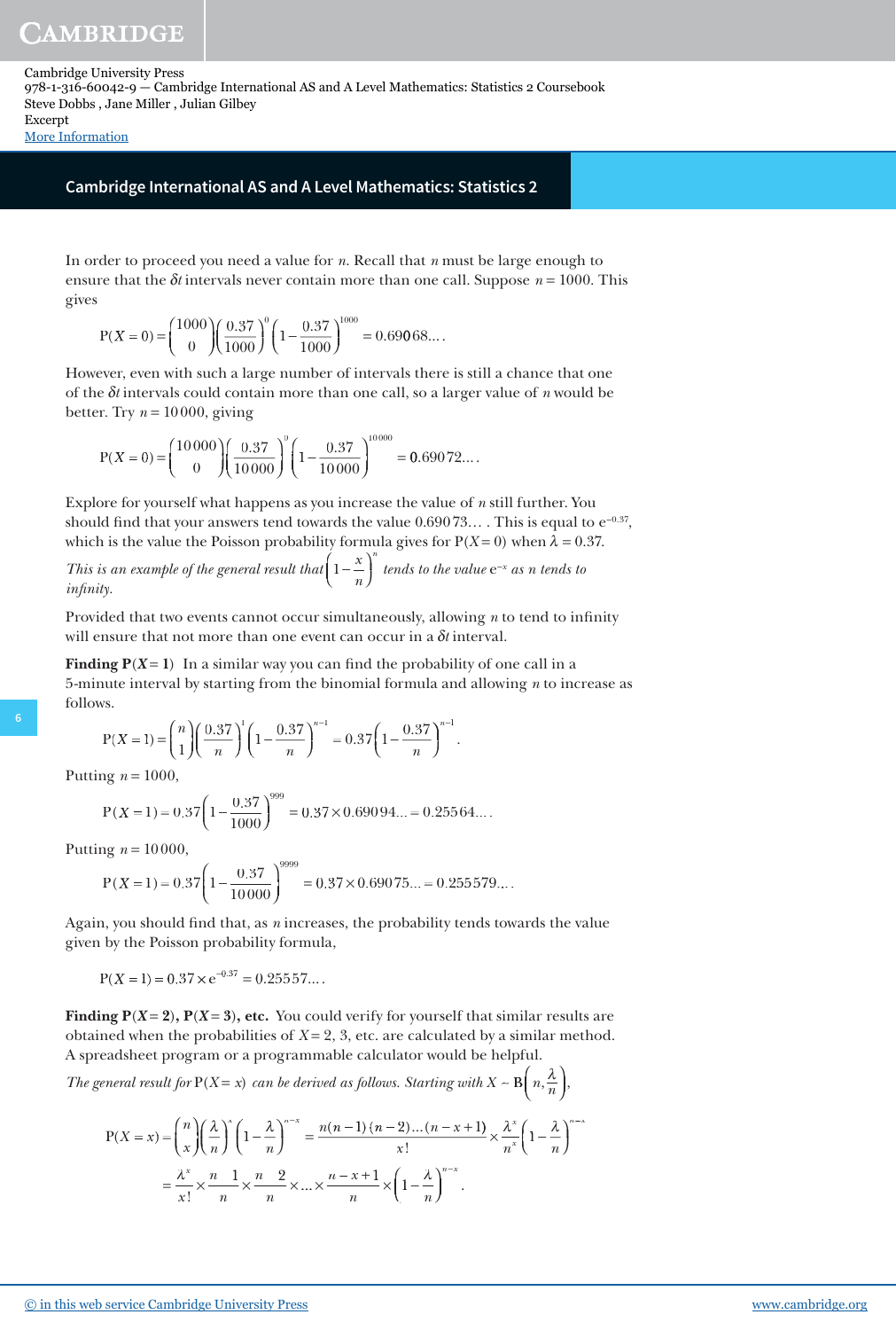#### **Chapter 1: The Poisson distribution**

Now consider what happens as n gets larger. The fractions 
$$
\frac{n-1}{n}, \frac{n-2}{n}
$$
, etc. tend towards 1. The term  $\left(1 - \frac{\lambda}{n}\right)^{n-x}$  can be approximated by  $\left(1 - \frac{\lambda}{n}\right)^n$  since x, a constant, is negligible compared

with n and, as you have seen previously, this tends towards  $e^{-\lambda}$ .

*Combining these results gives*

$$
P(X = x) = \frac{\lambda^x}{x!} e^{-\lambda}.
$$

The assumptions made in the derivation above give the conditions that a set of events must satisfy for the Poisson distribution to be a suitable model. They are listed below.

#### **The Poisson distribution is a suitable model for events which**

- **occur randomly in space or time,**
- **occur singly, that is events cannot occur simultaneously,**
- **occur independently, and**
- **occur at a constant rate, that is the mean number of events in a given time interval is proportional to the size of the interval.**

#### **EXAMPLE 1.2.1**

For each of the following situations state whether the Poisson distribution would provide a suitable model. Give reasons for your answers.

- **a** The number of cars per minute passing under a road bridge between 10 a.m. and 11 a.m. when the traffic is flowing freely.
- **b** The number of cars per minute entering a city-centre car park on a busy Saturday between 9 a.m. and 10 a.m.
- **c** The number of particles emitted per second by a radioactive source.
- **d** The number of currants in buns sold at a particular baker's shop on a particular day.
- **e** The number of blood cells per ml in a dilute solution of blood which has been left standing for 24 hours.
- **f** The number of blood cells per ml in a well-shaken dilute solution of blood.
	- **a** The Poisson distribution should be a good model for this situation as the appropriate conditions should be met: since the traffic is flowing freely the cars should pass independently and at random; it is not possible for cars to pass simultaneously; the average rate of traffic flow is likely to be constant over the time interval given.
	- **b** The Poisson distribution is unlikely to be a good model: if it is a busy day the cars will be queuing for the car park and so they will not be moving independently.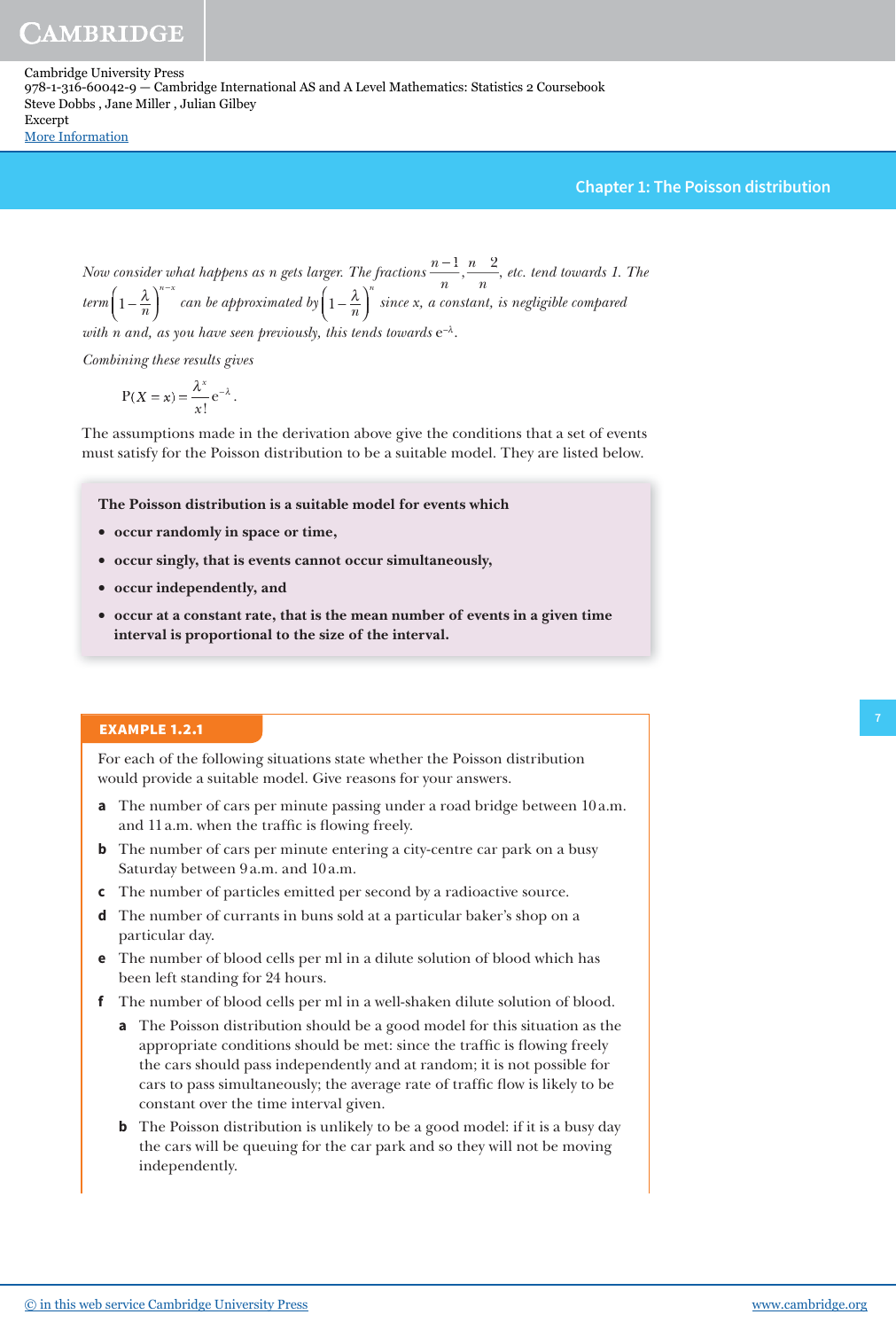[More Information](www.cambridge.org/9781316600429)

#### **Cambridge International AS and A Level Mathematics: Statistics 2**

- **c** The Poisson distribution should be a good model provided that the time period over which the measurements are made is much longer than the lifetime of the source: this will ensure that the average rate at which the particles are emitted is constant. Radioactive particles are emitted independently and at random and, for practical purposes, they can be considered to be emitted singly.
- **d** The Poisson distribution should be a good model provided that the following conditions are met: all the buns are prepared from the same mixture so that the average number of currants per bun is constant; the mixture is well stirred so that the currants are distributed at random; the currants do not stick to each other or touch each other so that they are positioned independently.
- **e** The Poisson distribution will not be a good model because the blood cells will have tended to sink towards the bottom of the solution. Thus the average number of blood cells per ml will be greater at the bottom than the top.
- **f** If the solution has been well shaken the Poisson distribution will be a suitable model. The blood cells will be distributed at random and at a constant average rate. Since the solution is dilute the blood cells will not be touching and so will be positioned independently.

## **1.3 The variance of a Poisson distribution**

In Section 1.2 the Poisson probability formula was deduced from the distribution of  $X \sim B\left(n, \frac{\lambda}{n}\right)$ ∖  $\bigg)$ by considering what happens as  $n$  tends to infinity. The variance of a Poisson distribution can be obtained by considering what happens to the variance of the distribution of  $X \sim B\left(n, \frac{\lambda}{n}\right)$ ∖  $\overline{a}$  as *n* gets very large. In S1 Section 8.3 you met the formula  $Var(X) = npq$  for the variance of a binomial distribution. Substituting for *p* and *q* gives

$$
\text{Var}(X) = n \times \frac{\lambda}{n} \left( 1 - \frac{\lambda}{n} \right) = \lambda \left( 1 - \frac{\lambda}{n} \right).
$$

As *n* gets very large the term  $\frac{\lambda}{n}$  tends to zero. This gives  $\lambda$  as the variance of the

Poisson distribution. Thus the Poisson distribution has the interesting property that its mean and variance are equal.

**For a Poisson distribution**  $X \sim \text{Po}(\lambda)$  $mean = \mu = E(X) = \lambda$ , **variance** =  $\sigma^2$  = **Var**(*X*) =  $\lambda$ .

**The mean and variance of a Poisson distribution are equal.**

The equality of the mean and variance of a Poisson distribution gives a simple way of testing whether a variable might be modelled by a Poisson distribution. The mean of the data in Table 1.2 has already been used and is equal to 0.37. You can verify that the variance of these data is 0.4331. These values, which are both 0.4 to 1 decimal place, are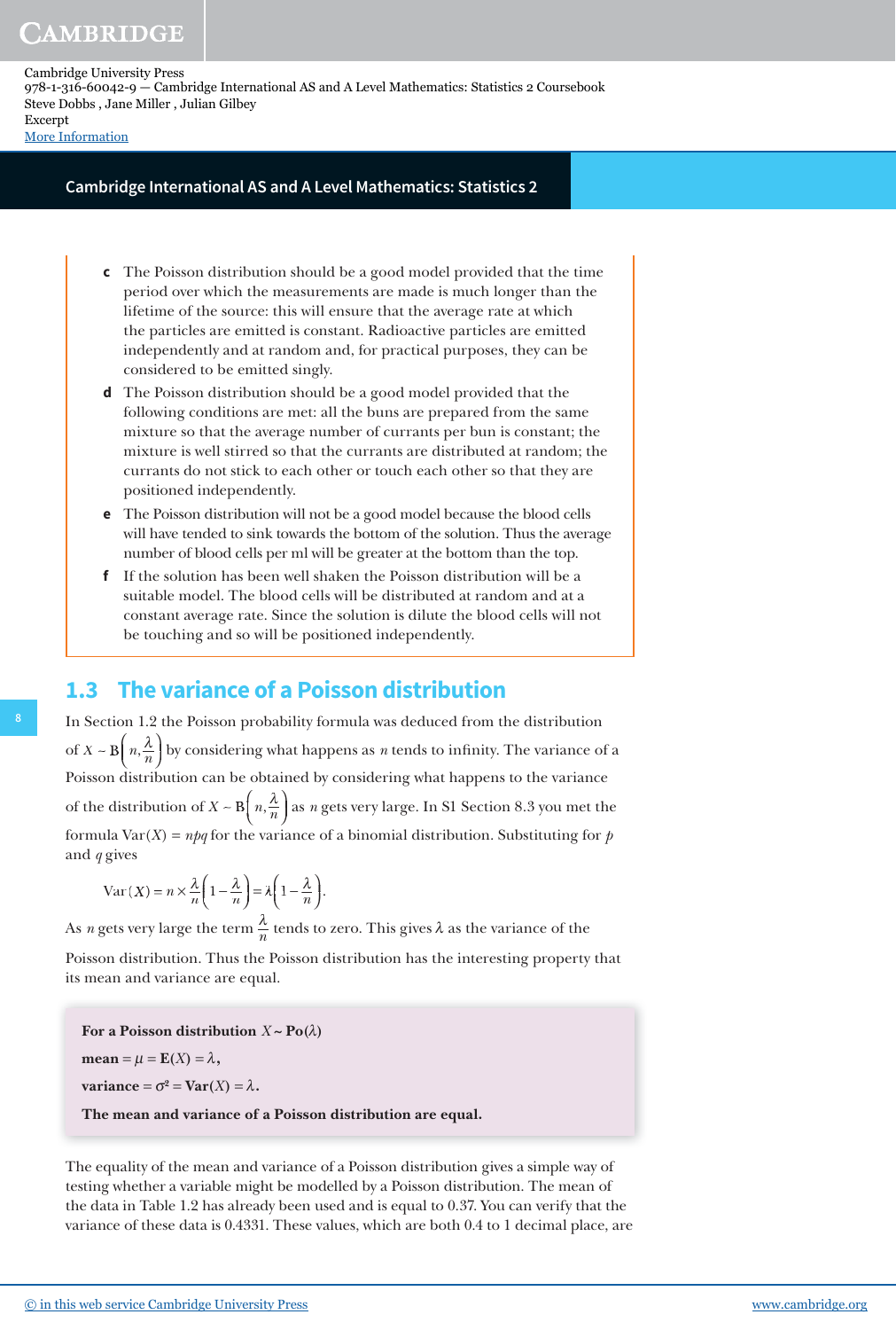#### **Chapter 1: The Poisson distribution**

sufficiently close to indicate that the Poisson distribution may be a suitable model for the number of phone calls in a 5-minute interval. This is confirmed by Table 1.4, which shows that the relative frequencies calculated from Table 1.2 are close to the theoretical probabilities found by assuming that *X* ∼ Po(0.37). (The values for the probabilities are given to 3 decimal places and the value for  $P(X \ge 4)$  has been found by subtraction.)

Note that if the mean and variance are not approximately equal then the Poisson distribution is not a suitable model. If they are equal then the Poisson distribution may be a suitable model, but is not necessarily so.

Table 1.4 Comparison of theoretical Poisson probabilities and relative frequencies for the data in Table 1.2

| $\mathcal{X}$  | Frequency      | Relative frequency | $P(X = x)$                            |
|----------------|----------------|--------------------|---------------------------------------|
| $\Omega$       | 71             | 0.71               | $e^{-0.37} = 0.691$                   |
|                | 23             | 0.23               | $e^{-0.37}$ 0.37 = 0.256              |
| $\overline{2}$ | $\overline{4}$ | 0.04               | $e^{-0.37}\frac{0.37^2}{2!} = 0.047$  |
| 3              | $\overline{2}$ | 0.02               | $e^{-0.37} \frac{0.37^3}{3!} = 0.006$ |
| $\geq 4$       | $\theta$       | $\Omega$           | $\theta$                              |
| <b>Totals</b>  | 100            |                    |                                       |

**Exercise 1B**

- **1** For each of the following situations, say whether or not the Poisson distribution might provide a suitable model.
- **a** The number of raindrops that fall onto an area of ground of  $1 \text{ cm}^2$  in a period of 1 minute during a shower.
	- **b** The number of occupants of vehicles that pass a given point on a busy road in 1 minute.
	- **c** The number of flaws in a given length of material of constant width.
	- **d** The number of claims made to an insurance company in a month.
- **2** Weeds grow on a large lawn at an average rate of 5 per square metre. A particular metre square is considered and subdivided into smaller and smaller squares. Copy and complete the table below, assuming that no more than 1 weed can grow in a sub-division.

| Number of<br>sub-divisions | P(a sub-division contains<br>a weed) | P(no weeds in a given square<br>metre) |
|----------------------------|--------------------------------------|----------------------------------------|
| 100                        | $\frac{5}{100} = 0.05$               | $0.95^{100} = 0.005921$                |
| 10000                      | 5<br>10 000                          |                                        |
| 1 000 000                  |                                      |                                        |
| 100 000 000                |                                      |                                        |

 Compare your answers to the probability of no weeds in a given square metre, given by the Poisson probability formula.